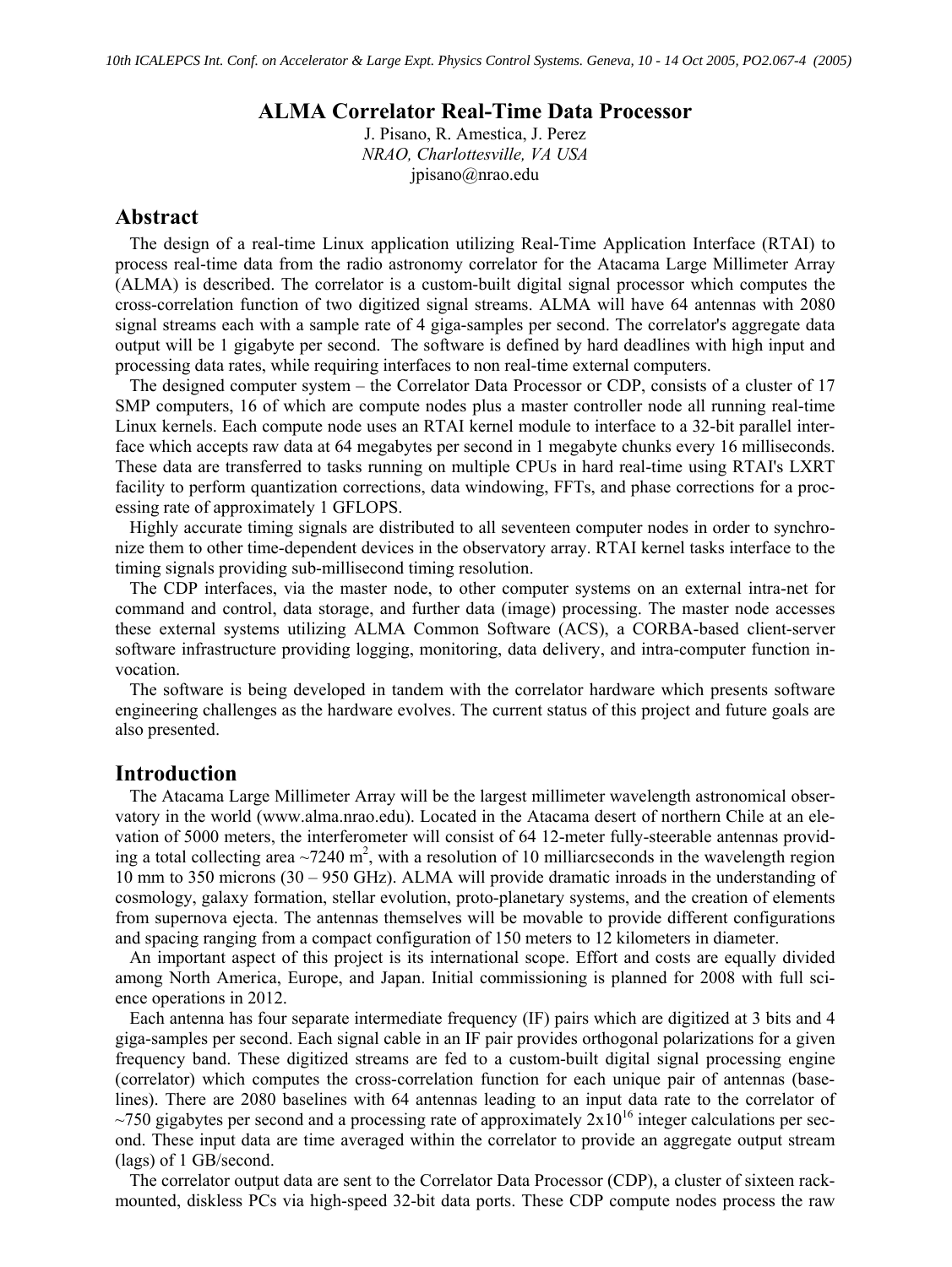lag data into spectral results which are then transferred via a *master node* to external computers for archival and further processing into astronomical images – the end product of the observation. Each CDP node performs the same types of calculations, but on separate data. Thus the CDP is not a true Beowulf cluster, but it has many parallel processing attributes similar to a Beowulf cluster. ALMA is expected to initially produce  $\sim$ 500 gigabytes of data per day ( $\sim$ 180 terabytes of data per year), with future enhancements increasing this amount.

One can compare ALMA to existing radio astronomy interferometers to better appreciate the complexity and scope of ALMA. For example, the Very Large Array (VLA) in New Mexico has 27 25 meter antennas and a resolving power of 100 milliarcseconds. Its correlator performs 5.8x10<sup>5</sup> calculations per second with an output data rate of  $\sim$ 10 KB/second and an annual rate of  $\sim$ 500 gigabytes.

# **Software Description**

### *Software Overview*

To better understand the purpose of the CDP, one must look not only at its relationship to the correlator hardware, but also to other computer systems within ALMA. Figure 1 provides a logical view of the external computer systems to which the correlator software system interfaces. These include *Control*, *Telescope Calibration*, *Quick Look Pipeline*, *Archive*, and *Executive*. Note that there are other software subsystems which are note shown and do not directly interface to the Correlator system including experiment proposal preparation, observation scheduling, and final data processing.

The correlator hardware is a 'configure and run' system. It operates continually, changing modes depending on the observation, but it never stops. The correlator stops only for scheduled maintenance intervals. Recall that a radio astronomy observatory can observe day and night.

The Control system is the main interface to the Correlator system. It sends control and configuration commands, some of which are passed on to the correlator hardware. The Control system also supplies data streams to the Correlator system that allow for real-time adjustments reflecting the changes occurring during an observation. These are changes due to the rotation of the earth, antenna hardware problems, and phase changes due to fluctuations in the atmosphere.



The Telescope Calibration system watches the Correlator system's spectral output ensuring data quality consistency and issues commands to the Control system to make fine adjustments to various hardware and software systems. The Quick Look Pipeline provides near real-time imaging of the spectral output enabling the operator or observer to view images as data are collected – another important quality assurance process.

The Archive stores the correlator spectral results plus observation description information via the Data Capture component for delivery to the experiment's scientists for further analysis. Also the ar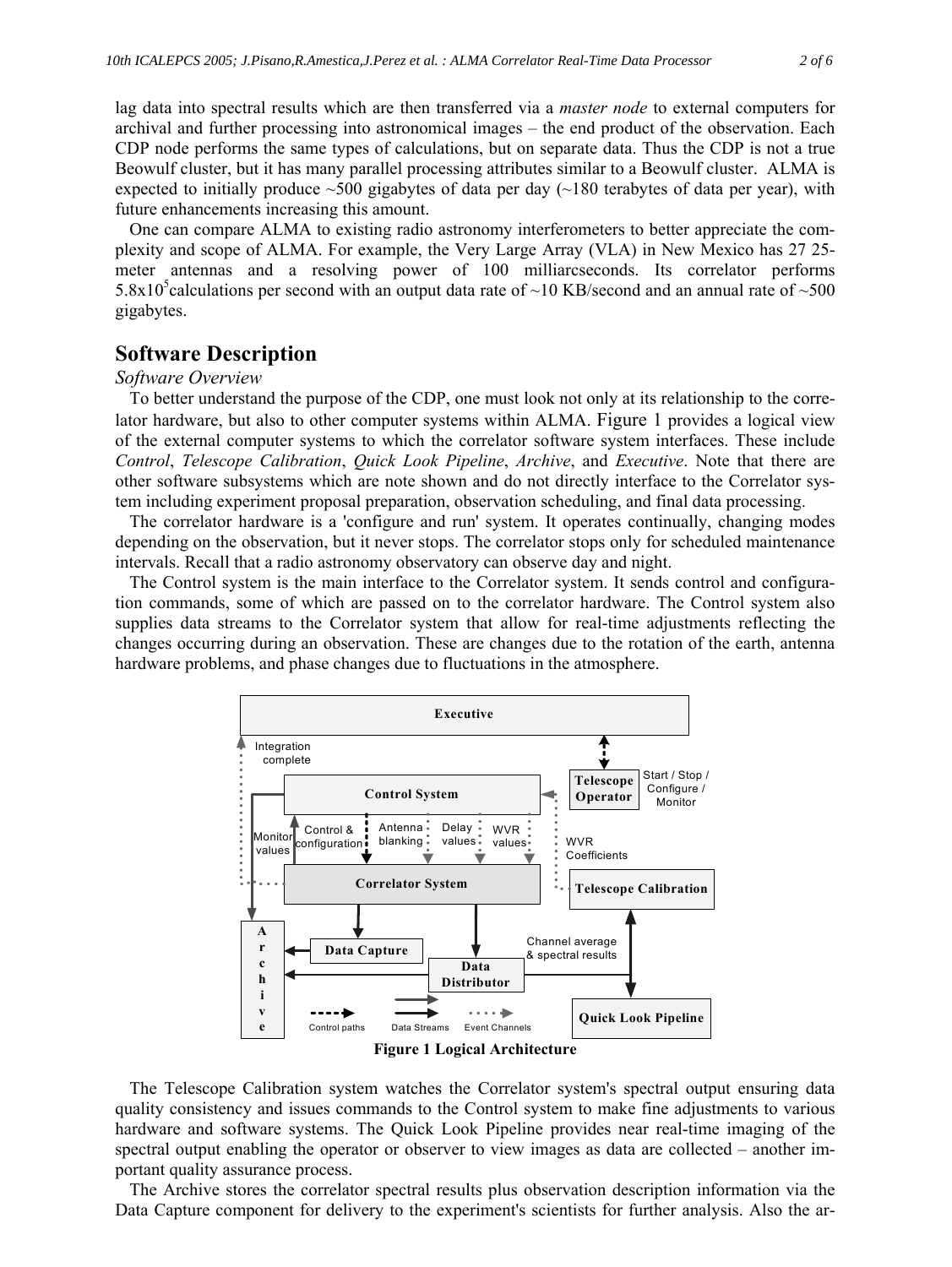chive stores *monitor* data – data describing the state of all of the ALMA hardware during an observation. The Data Distributor is a component of the archive which multiplexes the Correlator system output to the Telescope Calibration system, Quick Look Pipeline system and to the physical data storage component of the Archive.

Lastly, the Executive system is a high-level software system which provides operator interfaces to control and monitor all of the ALMA components, tracks administrative functions, and provides a security model. The Correlator system transmits events to the Executive system to track an observation's progress.

All computer subsystems rely on the ALMA Common Software (ACS) interconnection infrastructure [1]. ACS is a CORBA-based system which defines an object model of distributed control system components and provides a common set of APIs for remote object method invocation, information logging services, error tracking and reporting, notification and event channels, data base access, and (soft) real-time control and monitoring of hardware.

The hard real-time constraints for the CDP are the incoming lag data and a timing bus whose signals are used to synchronize distributed hardware within the array. The Real Time Application Interface (RTAI) [2] real-time Linux software system has been utilized for these time-critical components to meet the hard deadlines imposed by the external hardware interfaces. The use of RTAI has played an important role in clarifying the division between hard and soft real-time demands of the CDP.

#### *Real-Time Components*

Three time critical components of the CDP exist.

1. Raw data transfer

Each of the sixteen CDP compute nodes is divided into four groups of four computers. Each subgroup is associated to a correlator quadrant which processes data from all 64 antennas for a given IF band. Thus data from all four IF bands for all 64 antennas are processed simultaneously.

Each compute node is physically connected to a 32-bit binary interface using a PCI64- HPDI32AL board from General Standards Corp. (www.generalstandards.com). Every 16 milliseconds, up to 1024 sets of 256 32-bit lags (1 MB of data) are dumped to each compute node. The HPDI32 performs a linked-list DMA transfer to a shared memory buffer in the PC. Once the transfer is complete, the data in the shared memory buffer are pulled into a data-processing pipeline whose details are described later.

The deadline here obviously to pull the all the lag data from the shared memory buffer and process it before the next lag data sets arrive in 16 milliseconds. To accomplish this feat, various hardware and software decisions have been made.

The compute nodes are dual CPU Opteron-based motherboards with 66 MHz and 33 MHz PCI busses. The HPDI32-64PCI card uses 66 MHz/64 bit bus providing high-throughput DMA transfers. Dual CPUs enable us to utilize a double-buffering scheme where at each 16 millisecond cycle, the DMA transfers switch between two shared 1 MB memory regions. Then each CPU has almost 32 milliseconds to process the lag results (2 times the dump period minus the DMA transfer time). This double-buffering approach is shown schematically in Figure 2.

32 milliseconds to DMA transfer 1 MB of data is a trivial deadline. The real difficulty in meeting this deadline is to process those lags into spectra. Estimates [3] show that each node must perform  $\sim$ 5x10<sup>4</sup> floating point operations within the 28 millisecond window leading to a processing rate of roughly 1.6 GFLOPS.

The DMA transfers to shared memory are set up in kernel modules utilizing the RTAI API. A binary semaphore communicates between the data transfer kernel module and data processing routines running under RTAI's LXRT framework that utilize a prioritized real-time scheduler minimizing delays when data are ready to be processed.

Further complicating the architecture is that there can be multiple sub-groupings of antenna inputs (subarrays) to the correlator which must be processed independently. Thus there can be multiple ProcesssRawLags and SpectralProcessing tasks, one for each of 4 subarrays, although there is still one shared memory buffer per CPU.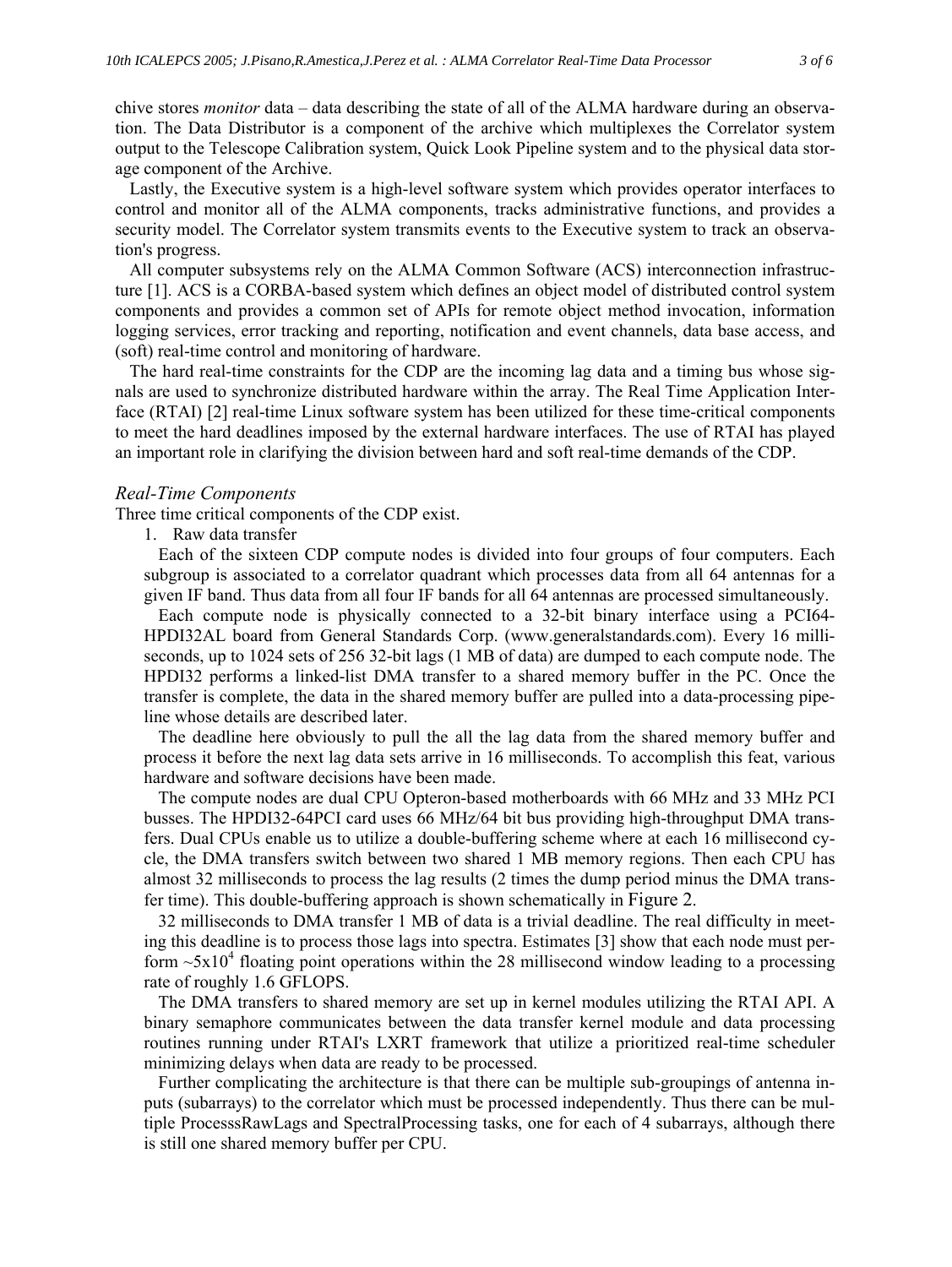

**Figure 2 – Double-buffering scheme** 

### 2. Data Processing

Special attention must be paid to floating point processing routines due to the high input data rates. There are many steps in processing raw lag data from the correlator into final output for the Archive:

- ' Discard bad lag data sets due to intermittent hardware issues, e.g. antenna blown off source, local oscillator fails to lock, delays or lost data packets, etc.
- ' Normalize lag data to remove data biases introduced by the correlator hardware.
- ' Perform a quantization correction which minimizes the effects of digitizing an analog signal. There are two digitizing steps in the signal chain which require two corrections.
- ' A windowing function which deals with edge effects of the finite data sets.
- ' A fast Fourier transform to convert time domain data to the frequency domain producing spectra (complex visibilities vs. frequency). The *FFTW* package from MIT is used (www.fftw.org).
- ' A bandpass calibration to correct for digital filter characteristics.
- Time averaging of spectral data.
- Data averaging which sums all spectral data over a given spectral range into a single value at specific time intervals.
- ' Corrections for signal delays due to the geometry of the antennas, correlator and astronomical source.
- Atmospheric phase correction which removes short term  $\binom{1}{2}$  second time frame) phase fluctuations due to different density 'bubbles' in the atmosphere.

Each of these processing steps must be carefully analyzed to optimize performance. Precalculation of constant values, algorithm research, profile analysis tools, optimizing compilers, and testing all play a role in fine tuning data processing performance.

#### 3. The timing bus

Every 48 milliseconds an RS-485 compatible pulse is transmitted to various devices up to 12 kilometers in distance. These highly accurate timing pulses (timing events) are phased to account for propagation delays and are used to synchronize electronic switching among hardware and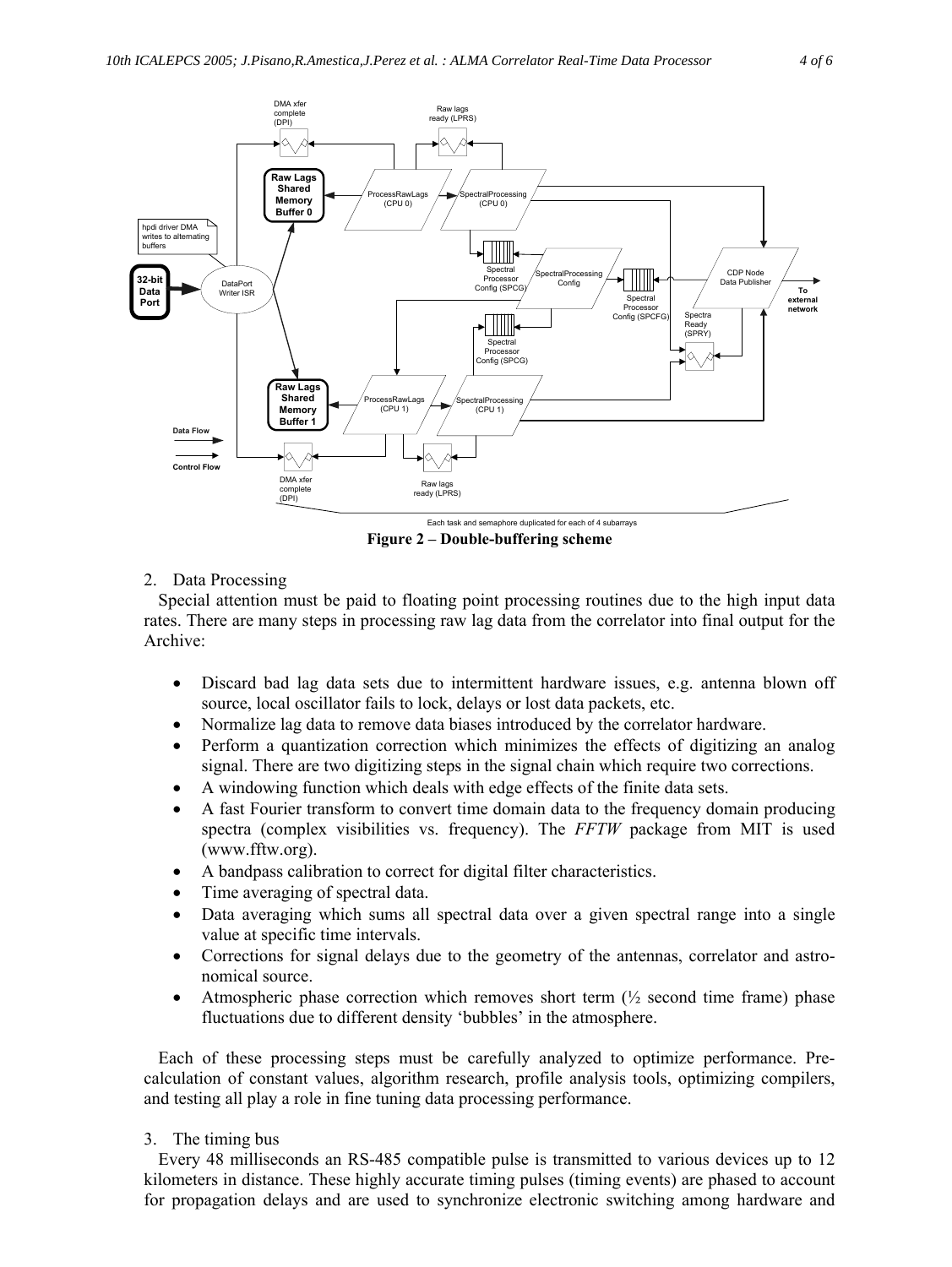computer devices. A *master clock* computer aligns external UTC time to the timing events resulting in *array time* which computer systems use to synchronize events, e.g., the start of an observation. The master clock sets the CDP nodes' local time when they request it at startup.

Once confirmed that the time is correctly synchronized to the master clock, each CDP node (including the master node) uses the timing events to set its own internal clock via calls to *do\_gettimeofday()*/*do\_settimeofday()*. Consequently, array time can be maintained to 100 microseconds within the CDP nodes for time stamping of data. If a timing event is missed, a watchdog timer fires a process to resynchronize the local clock with the master clock.

Tasks running in kernel or user space (under LXRT) can be scheduled to run relative to timing events providing task synchronization. Tasks request to be woken up 0 - 47 milliseconds relative to a timing event. Using the RTAI mailbox facility, the timing event kernel module sends mailbox events to the scheduled tasks at the appropriate time offset allowing them to run periodically. The scheduled tasks then execute as needed and can count the number of timing events if they wish to execute some functionality at intervals longer than 48 milliseconds.

#### *Logical Time Components*

Interfaces to other computer systems fall into the *soft* real-time category. This is mainly due to the distributed nature of ALMA computers and the use of giga-bit Ethernet as an interconnection medium. The CDP master node is physically connected to the ALMA network with some computers in the Control subsystem at the high site, called the Array Operations Site or AOS, and the remaining computers at the Operations Support Facility (OSF) about 50 km away at an elevation of 2900 meters.

Since Ethernet is non-deterministic, array time is used to synchronize events. Time-tagged control commands are sent in advance and queued at the CDP in order to overcome any network latency and set-up time needed to construct software entities for new observation configurations. A scheduler in each CDP node based on array time schedules commands to be executed at a specific time.

ACS provides wrappers for CORBA simplifying its use. All computer systems in ALMA present an interface defining public function calls and data using CORBA IDL. Developers are then free to utilize programming languages with CORBA bindings appropriate to their applications. The CDP operates in C++ with test applications written in Python while other ALMA systems make extensive use of Java. The ORBs used are TAO for C++ (www.cs. wustl.edu/~schmidt /TAO.html), JacORB for Java (www.jacorb.org), and OmniORBpy for Python (omniorb.sourceforge.net). All three of these ORBs are open source, an important consideration for the ALMA software.

CORBA notification channels are employed to transmit and receive observation-time event data. For example, every 48 milliseconds each antenna publishes data valid events on a notification channel. Each CDP compute node subscribes to this channel discarding lag sets from the correlator which the antennas marked as invalid. In the atmospheric phase correction process, water vapor receiver event data are published from each antenna to which each CDP node subscribes and uses this data stream in its data processing.

Although these notification channels operate on a non-deterministic Ethernet network and with some non-real-time computers, their data are involved in hard real-time processes. Any potential delays are compensated by the use of time stamping data events and buffering in the CDP nodes. Notification and correlator data are buffered for approximately one second to ensure that all events arrive before they are used. Thus, an inherent latency of the data pipeline of one second is introduced. Also the processing software is written such that any missed events do not introduce corrupted data into the processing pipeline.

### **Hardware Description**

Figure 3 shows a block diagram of the correlator hardware and associated computers. The computers shown on the right side of the diagram – ACC, Science & Monitor Data Archive, Telescope Calibration, and Quick Look Pipeline, are all at the OSF and connected via a 10 giga-bit Ethernet connection to the AOS. Computers at each antenna and correlator computers share a 10 giga-bit bridged Ethernet network at the AOS. The CDP compute nodes share a private network with the master node, the latter being connected to the external ALMA network.

The timing events are distributed to both the correlator quadrants and computers allowing for the synchronization discussed previously. A rack-mounted PC issues commands to the correlator hard